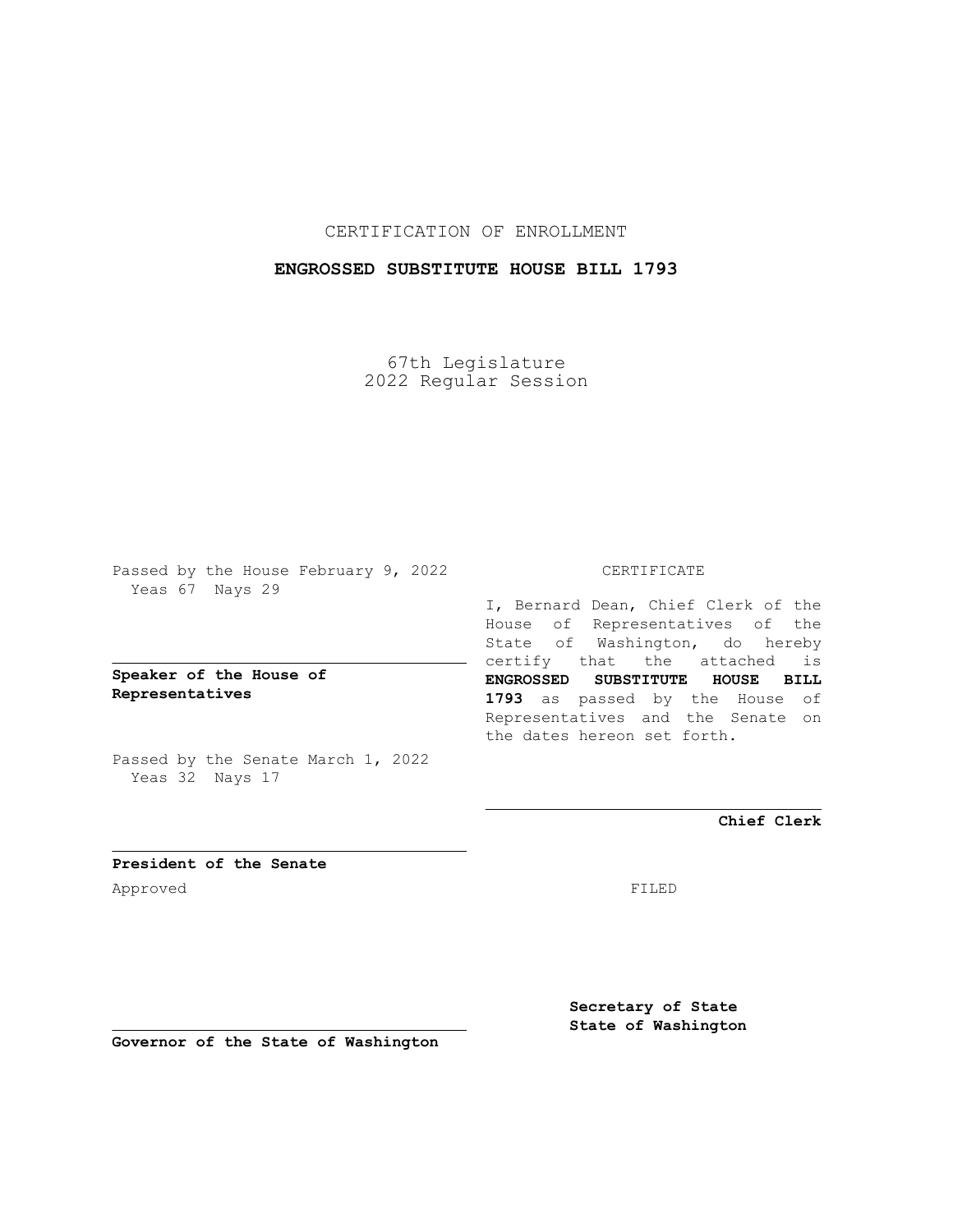## **ENGROSSED SUBSTITUTE HOUSE BILL 1793**

Passed Legislature - 2022 Regular Session

## **State of Washington 67th Legislature 2022 Regular Session**

**By** House Civil Rights & Judiciary (originally sponsored by Representatives Hackney, Fitzgibbon, Berry, Bateman, Macri, Ramel, Senn, Wylie, Bergquist, Valdez, Pollet, and Kloba)

READ FIRST TIME 01/31/22.

 AN ACT Relating to electric vehicle charging stations in common interest communities; amending RCW 64.34.425 and 64.90.640; adding a new section to chapter 64.32 RCW; adding a new section to chapter 64.34 RCW; adding a new section to chapter 64.38 RCW; adding a new 5 section to chapter 64.90 RCW; and prescribing penalties.

BE IT ENACTED BY THE LEGISLATURE OF THE STATE OF WASHINGTON:

 NEW SECTION. **Sec. 1.** A new section is added to chapter 64.32 8 RCW to read as follows:

 (1)(a) An association of apartment owners may not adopt or enforce a restriction, covenant, condition, bylaw, rule, regulation, provision of a governing document, or master deed provision that:

 (i) Effectively prohibits or unreasonably restricts the installation or use of an electric vehicle charging station in compliance with the requirements of this section and for the personal noncommercial use of an apartment owner in a designated parking 16 space; or

(ii) Is in conflict with the provisions of this section.

 (b) Nothing in this section prohibits an association from imposing reasonable restrictions on electric vehicle charging stations. However, it is the policy of the state to promote,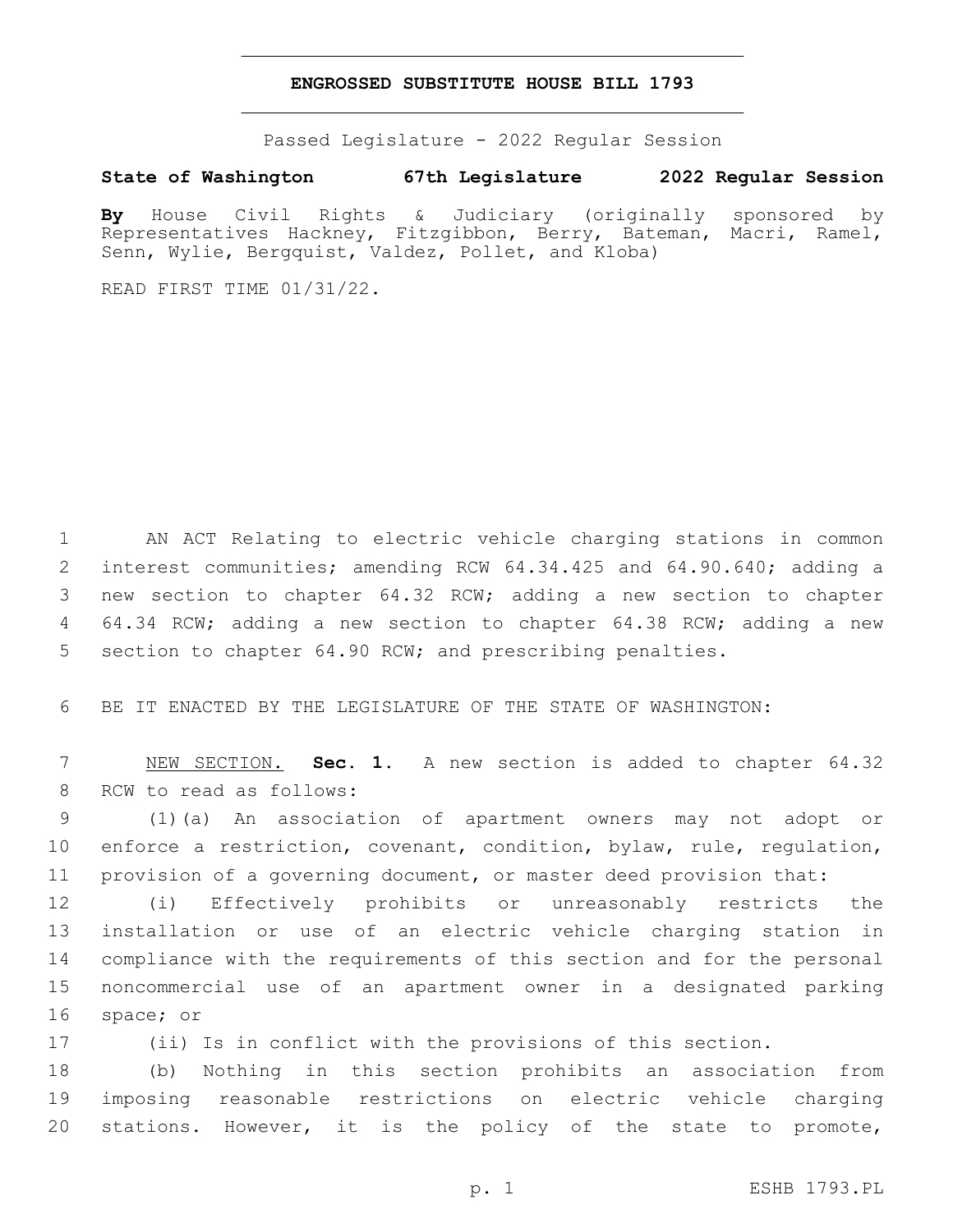encourage, and remove obstacles to the use of electric vehicle 2 charging stations.

 (2) An association of apartment owners may require an apartment owner to submit an application for approval for the installation of an electric vehicle charging station before installing the charging 6 station.

 (3)(a) If approval is required for the installation or use of an electric vehicle charging station, the application for approval must be processed and approved in the same manner as an application for 10 approval of an architectural modification.

 (b) The approval or denial of an application must be in writing 12 and must not be willfully avoided or delayed.

 (c) If an application is not denied in writing within 60 days from the date of receipt of the application, the application is deemed approved, unless that delay is the result of a reasonable 16 request for additional information.

 (d) An association of apartment owners may not assess or charge an apartment owner a fee for the placement of an electric vehicle charging station. An association may charge a reasonable fee for processing the application to approve the installation of an electric vehicle charging station, but only if such a fee exists for all applications for approval of architectural modifications.

 (4) If approval is required for the installation or use of an electric vehicle charging station, an association of apartment owners must approve the installation in a designated parking space if the installation is reasonably possible and the apartment owner agrees in 27 writing to:

 (a) Comply with the association's reasonable architectural standards applicable to the installation of the electric vehicle 30 charging station;

 (b) Engage an electrical contractor familiar with the standards for the installation of electric vehicle infrastructure to assess the existing infrastructure necessary to support the proposed electric vehicle charging station, identify additional infrastructure needs, and install the electric vehicle charging station;

 (c)(i) Provide, within the time specified in (c)(ii) of this subsection, a certificate of insurance naming the association as an additional insured on the apartment owner's insurance policy for any claim related to the installation, maintenance, or use of the electric vehicle charging station, or, reimbursement to the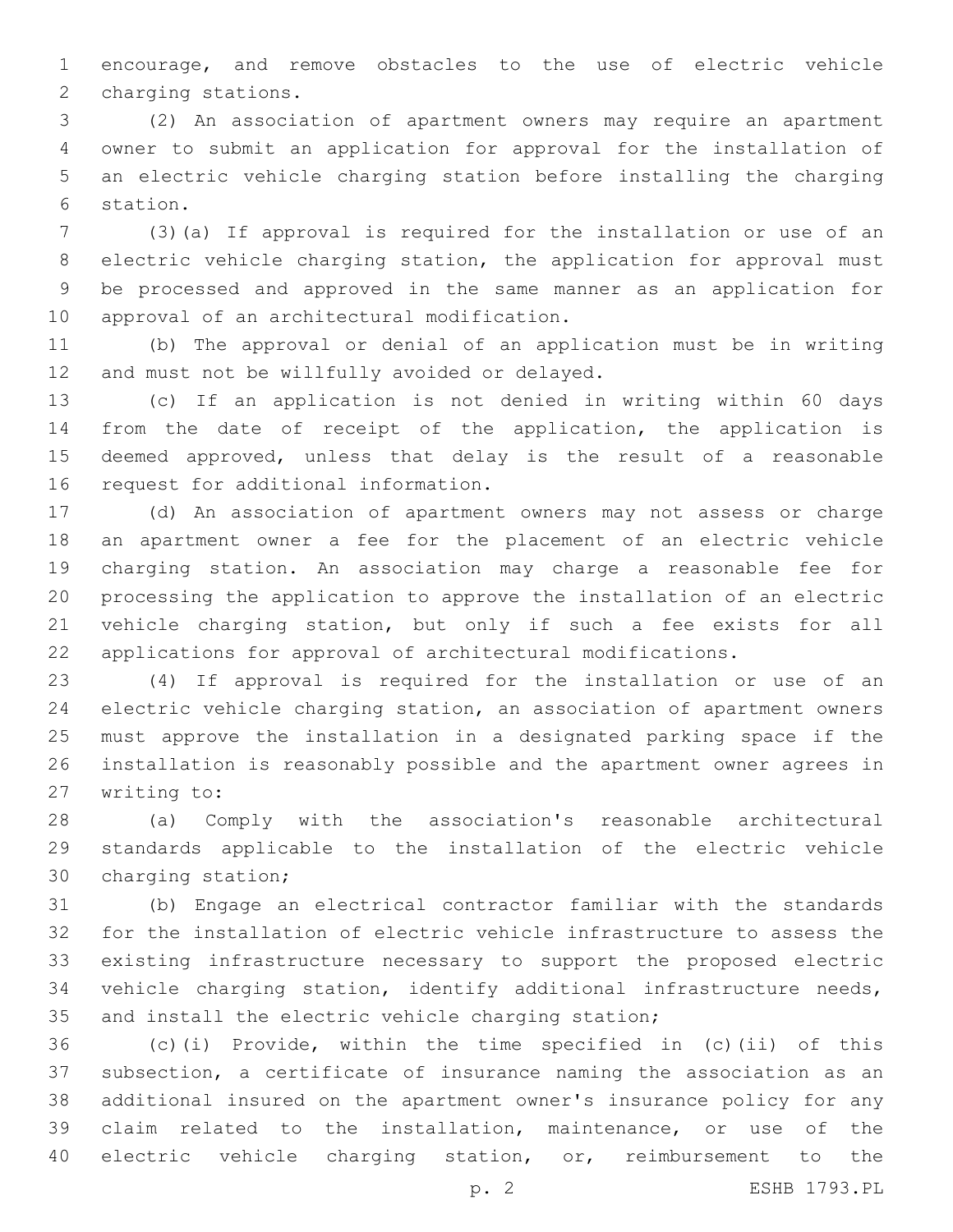association for the actual cost of any increased insurance premium 2 amount attributable to the charging station;

 (ii) A certificate of insurance required under (c)(i) of this subsection must be provided within 14 days after the association approves the installation of the electric vehicle charging station. Reimbursement for an increased insurance premium amount under (c)(i) of this subsection must be provided within 14 days after the apartment owner receives the association's invoice for the amount 9 attributable to the charging station;

 (d) Register the electric vehicle charging station with the 11 association within 30 days after installation;

 (e) Pay for the electricity usage associated with the electric vehicle charging station and the required means to facilitate payment 14 for the electricity; and

(f) Comply with the requirements of this section.

 (5)(a) An apartment owner must obtain any permit or approval for an electric vehicle charging station as required by the local government in which the common interest community is located and comply with all relevant building codes and safety standards.

 (b) An electric vehicle charging station must meet all applicable health and safety standards and requirements imposed by national, state, or local authorities, and all other applicable zoning, land use or other ordinances, building codes, or land use permits.

 (6)(a) Unless otherwise agreed to by written contract with the association, an apartment owner is responsible for the costs of 26 installing an electric vehicle charging station.

 (b) Electric vehicle charging station equipment that is installed at the apartment owner's cost and is removable without damage to the property owned by others may be removed at the apartment owner's cost. Nothing in this subsection requires the association to purchase 31 the electric vehicle charging station.

 (7) An apartment owner must disclose to any prospective buyers of 33 the unit:

 (a) The existence of an electric vehicle charging station and the related responsibilities of the owner under this section; and

 (b) Whether the electric vehicle charging station is removable and whether the owner intends to remove the charging station.

 (8) The owner and each successive owner of an electric vehicle 39 charging station is responsible for: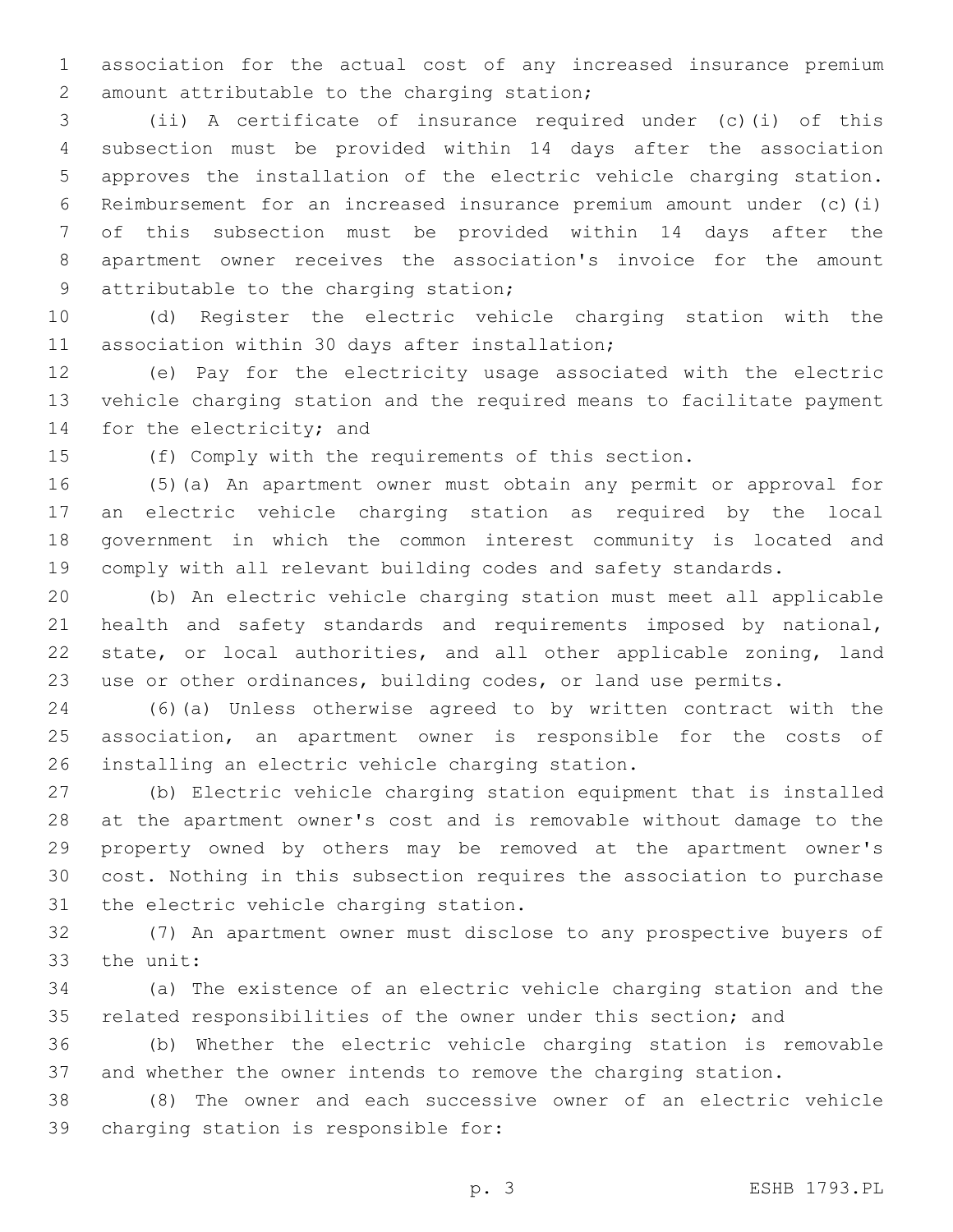(a) Costs for the maintenance, repair, and replacement of the electric vehicle charging station up until the station is removed;

 (b) Costs for damage to the electric vehicle charging station, any apartment, common area, or limited common area resulting from the installation, use, maintenance, repair, removal, or replacement of 6 the electric vehicle charging station;

 (c) The cost of electricity associated with the electric vehicle 8 charging station;

 (d) Obtaining and maintaining an insurance policy that meets the requirements in subsection (4)(c) of this section;

 (e) If the owner decides to remove the electric vehicle charging station, costs for the removal and the restoration of the common area 13 or limited common area after the removal; and

 (f) Removing the electric vehicle charging station if reasonably 15 necessary for the repair, maintenance, or replacement of the common 16 area or limited common area.

 (9) An association of apartment owners may install an electric vehicle charging station in the common areas for the use of all apartment owners and, in that case, the association must develop appropriate terms of use for the charging station.

 (10)(a) An association of apartment owners that willfully violates this section is liable to the apartment owner for actual damages, and shall pay a civil penalty to the apartment owner in an 24 amount not to exceed \$1,000.

 (b) In any action by an apartment owner requesting to have an electric vehicle charging station installed and seeking to enforce compliance with this section, the court shall award reasonable attorneys' fees and costs to any prevailing apartment owner.

 (11) The definitions in this subsection apply throughout this section unless the context clearly requires otherwise.

 (a) "Designated parking space" means a parking space that is specifically designated for use by a particular apartment owner, including a garage, a deeded parking space, and a parking space in a limited common area that is restricted for use by one or more 35 apartment owners.

 (b) "Electric vehicle charging station" means a station that delivers electricity from a source outside an electric vehicle into one or more electric vehicles. An electric vehicle charging station may include several charge points simultaneously connecting several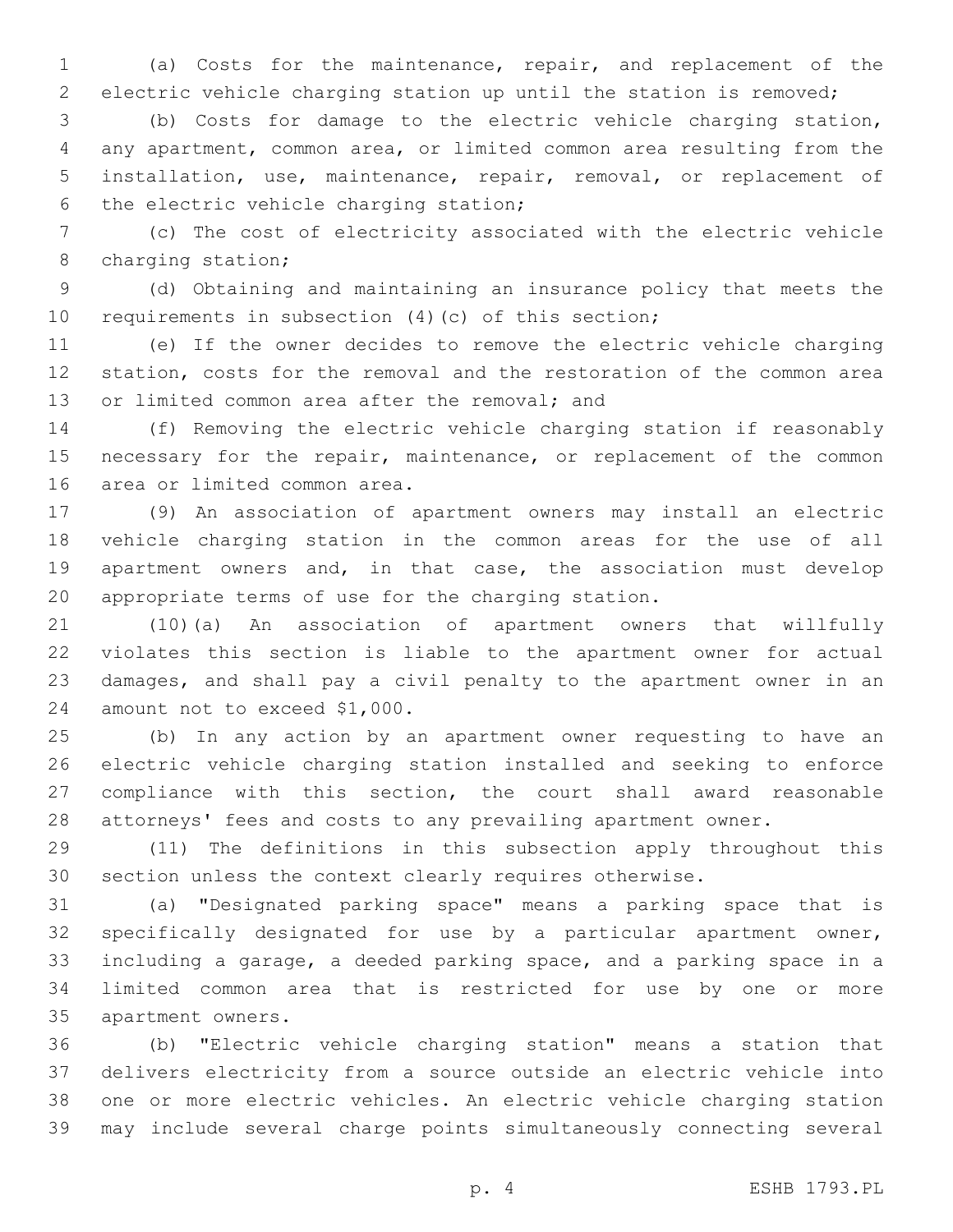electric vehicles to the station and any related equipment needed to 2 facilitate charging plug-in electric vehicles.

 (c) "Reasonable restriction" means a restriction that does not significantly increase the cost of an electric vehicle charging station or significantly decrease its efficiency or specified 6 performance.

 NEW SECTION. **Sec. 2.** A new section is added to chapter 64.34 8 RCW to read as follows:

 (1)(a) A unit owners' association may not adopt or enforce a restriction, covenant, condition, bylaw, rule, regulation, provision 11 of a governing document, or master deed provision that:

 (i) Effectively prohibits or unreasonably restricts the installation or use of an electric vehicle charging station in compliance with the requirements of this section and for the personal noncommercial use of a unit owner, within the boundaries of a unit or 16 in a designated parking space; or

(ii) Is in conflict with the provisions of this section.

 (b) Nothing in this section prohibits an association from imposing reasonable restrictions on electric vehicle charging stations. However, it is the policy of the state to promote, encourage, and remove obstacles to the use of electric vehicle 22 charging stations.

 (2) A unit owners' association may require a unit owner to submit an application for approval for the installation of an electric vehicle charging station before installing the charging station.

 (3)(a) If approval is required for the installation or use of an electric vehicle charging station, the application for approval must be processed and approved in the same manner as an application for 29 approval of an architectural modification.

 (b) The approval or denial of an application must be in writing 31 and must not be willfully avoided or delayed.

 (c) If an application is not denied in writing within 60 days from the date of receipt of the application, the application is deemed approved, unless that delay is the result of a reasonable 35 request for additional information.

 (d) A unit owners' association may not assess or charge a unit owner a fee for the placement of an electric vehicle charging station. An association may charge a reasonable fee for processing the application to approve the installation of an electric vehicle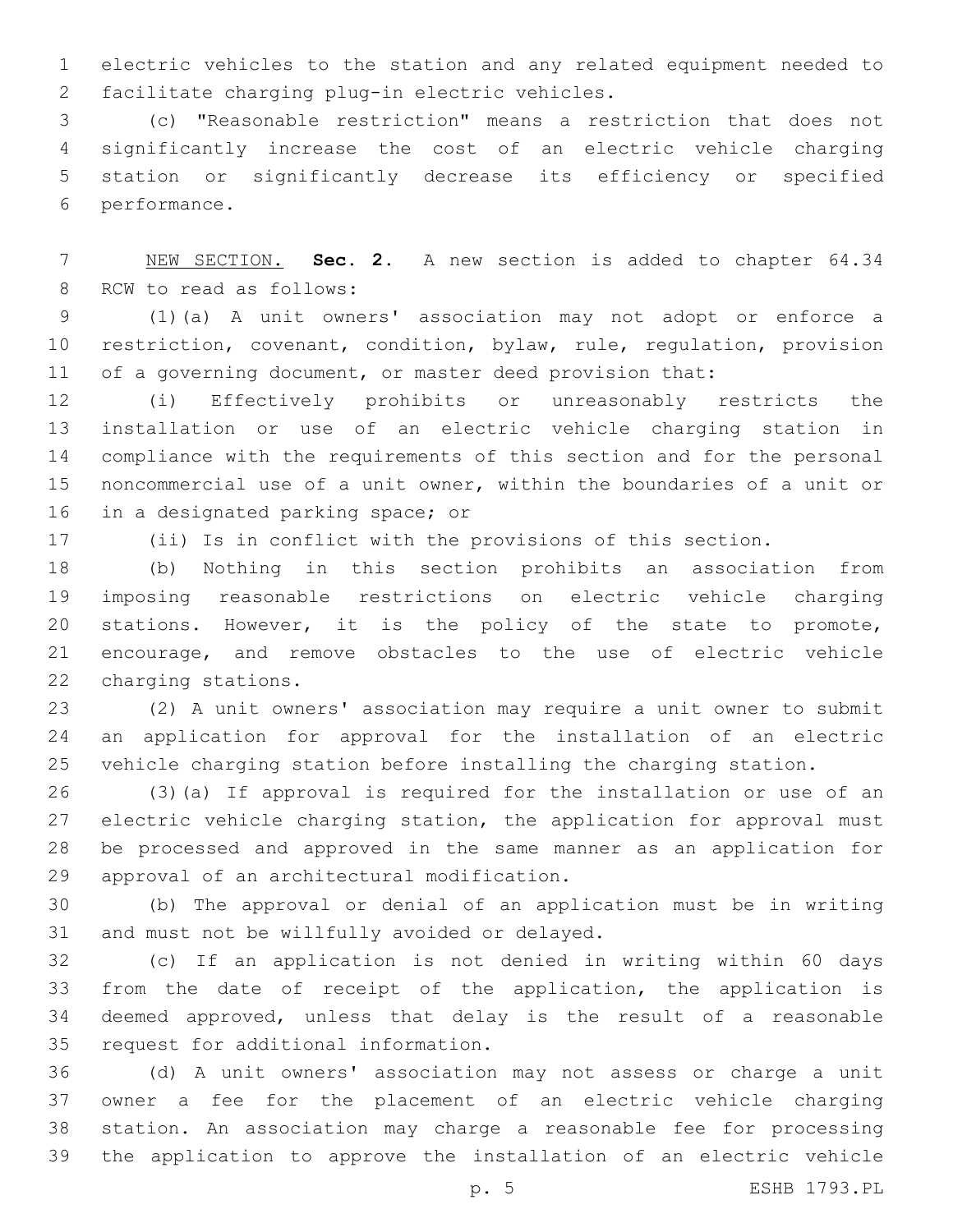charging station, but only if such a fee exists for all applications 2 for approval of architectural modifications.

 (4) If approval is required for the installation or use of an electric vehicle charging station, a unit owners' association must approve the installation within the boundaries of a unit or in a designated parking space if the installation is reasonably possible 7 and the unit owner agrees in writing to:

 (a) Comply with the association's reasonable architectural standards applicable to the installation of the electric vehicle 10 charging station;

 (b) Engage an electrical contractor familiar with the standards for the installation of electric vehicle infrastructure to assess the existing infrastructure necessary to support the proposed electric 14 vehicle charging station, identify additional infrastructure needs, 15 and install the electric vehicle charging station;

 (c)(i) Provide, within the time specified in (c)(ii) of this subsection, a certificate of insurance naming the association as an additional insured on the unit owner's insurance policy for any claim related to the installation, maintenance, or use of the electric vehicle charging station, or, reimbursement to the association for the actual cost of any increased insurance premium amount 22 attributable to the charging station;

 (ii) A certificate of insurance required under (c)(i) of this subsection must be provided within 14 days after the association approves the installation of the electric vehicle charging station. Reimbursement for an increased insurance premium amount under (c)(i) of this subsection must be provided within 14 days after the unit owner receives the association's invoice for the amount attributable 29 to the charging station;

 (d) Register the electric vehicle charging station with the 31 association within 30 days after installation;

 (e) Pay for the electricity usage associated with the electric vehicle charging station and the required means to facilitate payment 34 for the electricity; and

(f) Comply with the requirements of this section.

 (5)(a) A unit owner must obtain any permit or approval for an electric vehicle charging station as required by the local government in which the common interest community is located and comply with all 39 relevant building codes and safety standards.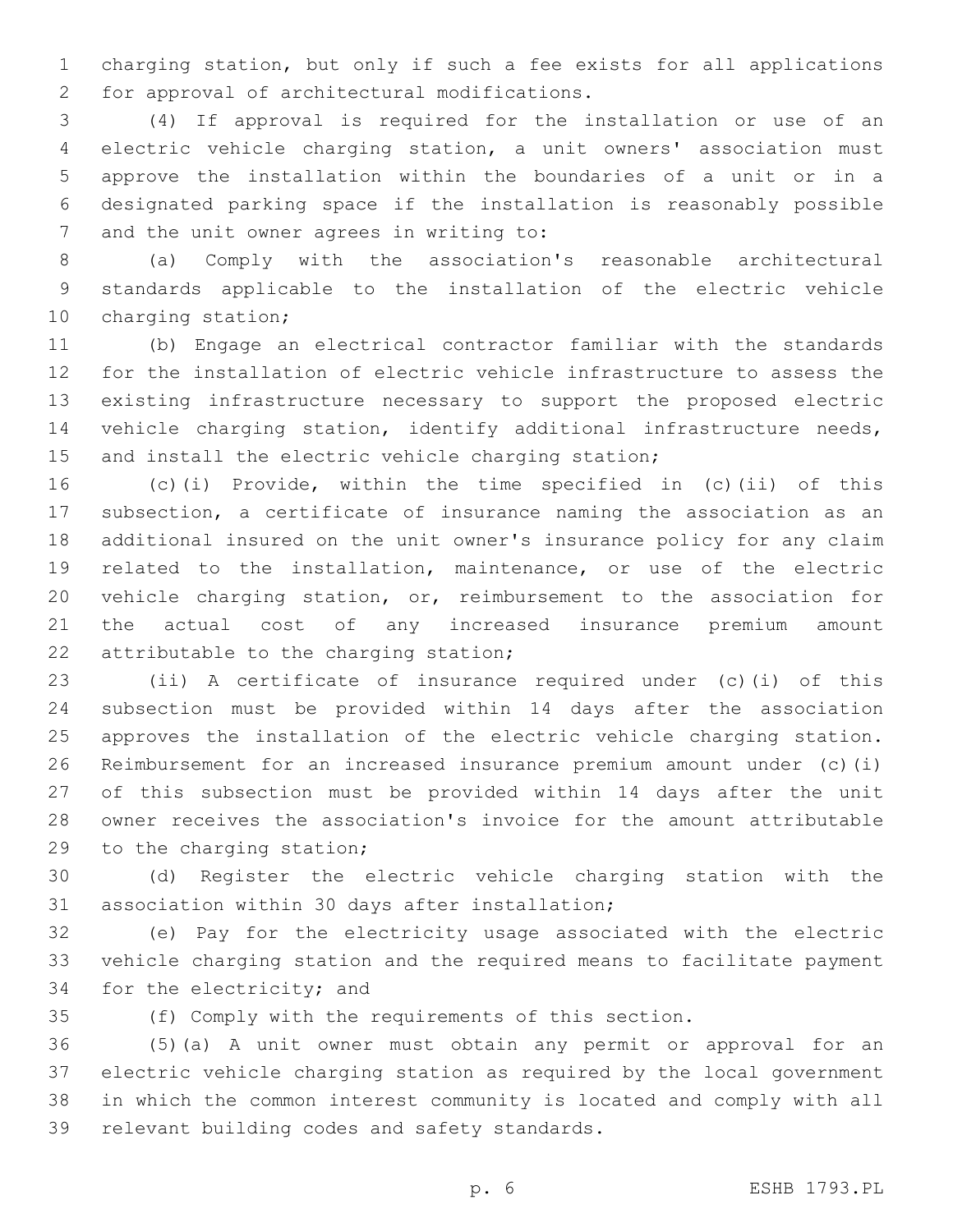(b) An electric vehicle charging station must meet all applicable health and safety standards and requirements imposed by national, state, or local authorities, and all other applicable zoning, land use or other ordinances, building codes, or land use permits.

 (6)(a) Unless otherwise agreed to by written contract with the unit owners' association, a unit owner is responsible for the costs of installing an electric vehicle charging station.

 (b) Electric vehicle charging station equipment that is installed at the unit owner's cost and is removable without damage to the property owned by others may be removed at the unit owner's cost. Nothing in this subsection requires the association to purchase the 12 electric vehicle charging station.

 (7) A unit owner must disclose to any prospective buyers of the 14 unit:

 (a) The existence of an electric vehicle charging station and the related responsibilities of the owner under this section; and

 (b) Whether the electric vehicle charging station is removable and whether the owner intends to remove the charging station.

 (8) The owner and each successive owner of an electric vehicle 20 charging station is responsible for:

 (a) Costs for the maintenance, repair, and replacement of the electric vehicle charging station up until the station is removed;

 (b) Costs for damage to the electric vehicle charging station, any unit, common element, or limited common element resulting from 25 the installation, use, maintenance, repair, removal, or replacement 26 of the electric vehicle charging station;

 (c) The cost of electricity associated with the electric vehicle 28 charging station;

 (d) Obtaining and maintaining an insurance policy that meets the requirements in subsection (4)(c) of this section;

 (e) If the owner decides to remove the electric vehicle charging station, costs for the removal and the restoration of the common element or limited common element after the removal; and

 (f) Removing the electric vehicle charging station if reasonably 35 necessary for the repair, maintenance, or replacement of the common 36 element or limited common element.

 (9) A unit owners' association may install an electric vehicle charging station in the common elements for the use of all unit owners and, in that case, the association must develop appropriate 40 terms of use for the charging station.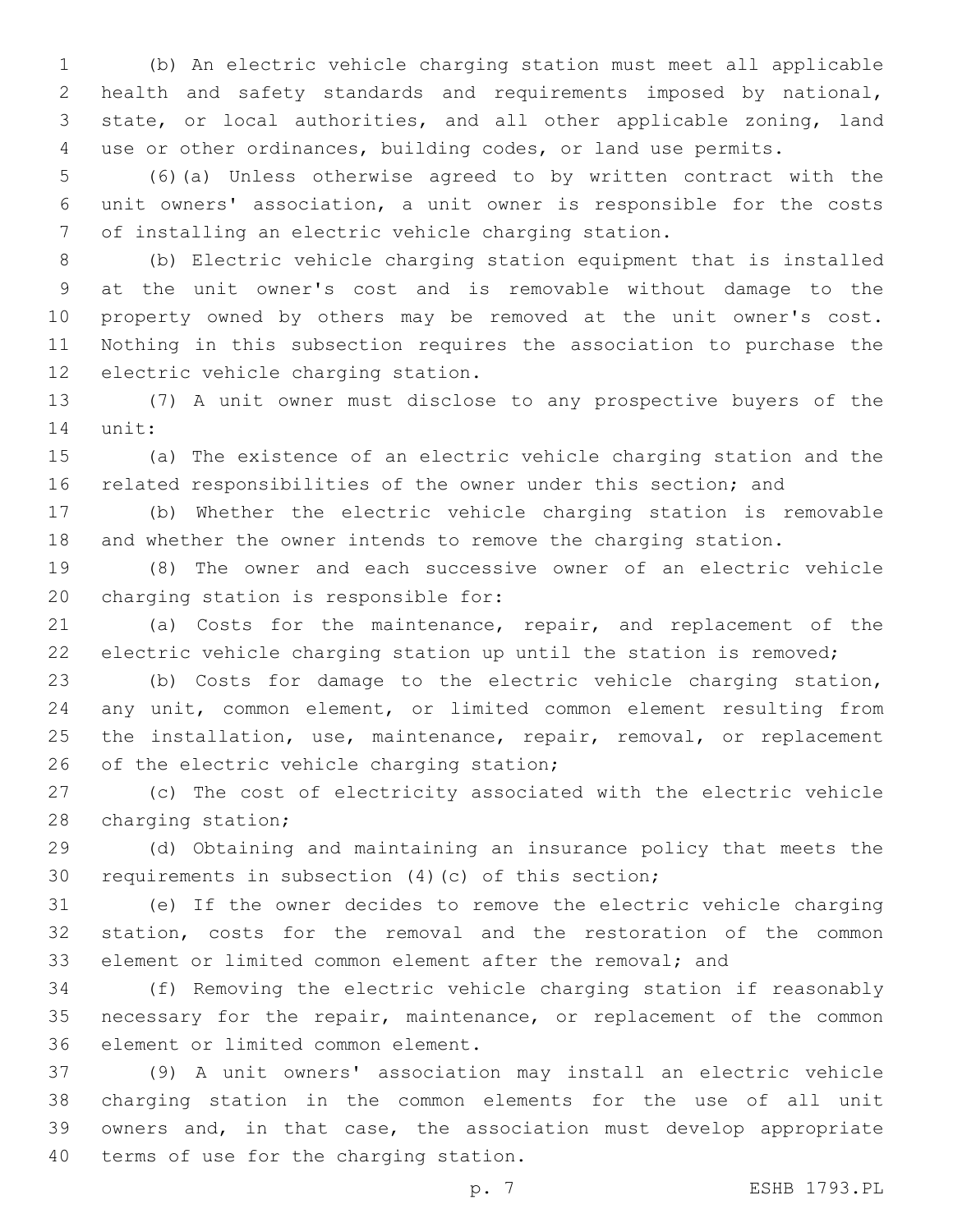(10)(a) A unit owners' association that willfully violates this section is liable to the unit owner for actual damages, and shall pay a civil penalty to the unit owner in an amount not to exceed \$1,000.

 (b) In any action by a unit owner requesting to have an electric vehicle charging station installed and seeking to enforce compliance with this section, the court shall award reasonable attorneys' fees 7 and costs to any prevailing unit owner.

 (11) The definitions in this subsection apply throughout this section unless the context clearly requires otherwise.

 (a) "Designated parking space" means a parking space that is specifically designated for use by a particular unit owner, including a garage, a deeded parking space, and a parking space in a limited common element that is restricted for use by one or more unit owners.

 (b) "Electric vehicle charging station" means a station that delivers electricity from a source outside an electric vehicle into one or more electric vehicles. An electric vehicle charging station may include several charge points simultaneously connecting several electric vehicles to the station and any related equipment needed to 19 facilitate charging plug-in electric vehicles.

 (c) "Reasonable restriction" means a restriction that does not significantly increase the cost of an electric vehicle charging station or significantly decrease its efficiency or specified 23 performance.

 NEW SECTION. **Sec. 3.** A new section is added to chapter 64.38 25 RCW to read as follows:

 (1)(a) A homeowners' association may not adopt or enforce a restriction, covenant, condition, bylaw, rule, regulation, provision of a governing document, or master deed provision that:

 (i) Effectively prohibits or unreasonably restricts the installation or use of an electric vehicle charging station in compliance with the requirements of this section and for the personal noncommercial use of a lot owner, within the boundaries of a lot or 33 in a designated parking space; or

(ii) Is in conflict with the provisions of this section.

 (b) Nothing in this section prohibits an association from imposing reasonable restrictions on electric vehicle charging stations. However, it is the policy of the state to promote, encourage, and remove obstacles to the use of electric vehicle charging stations.39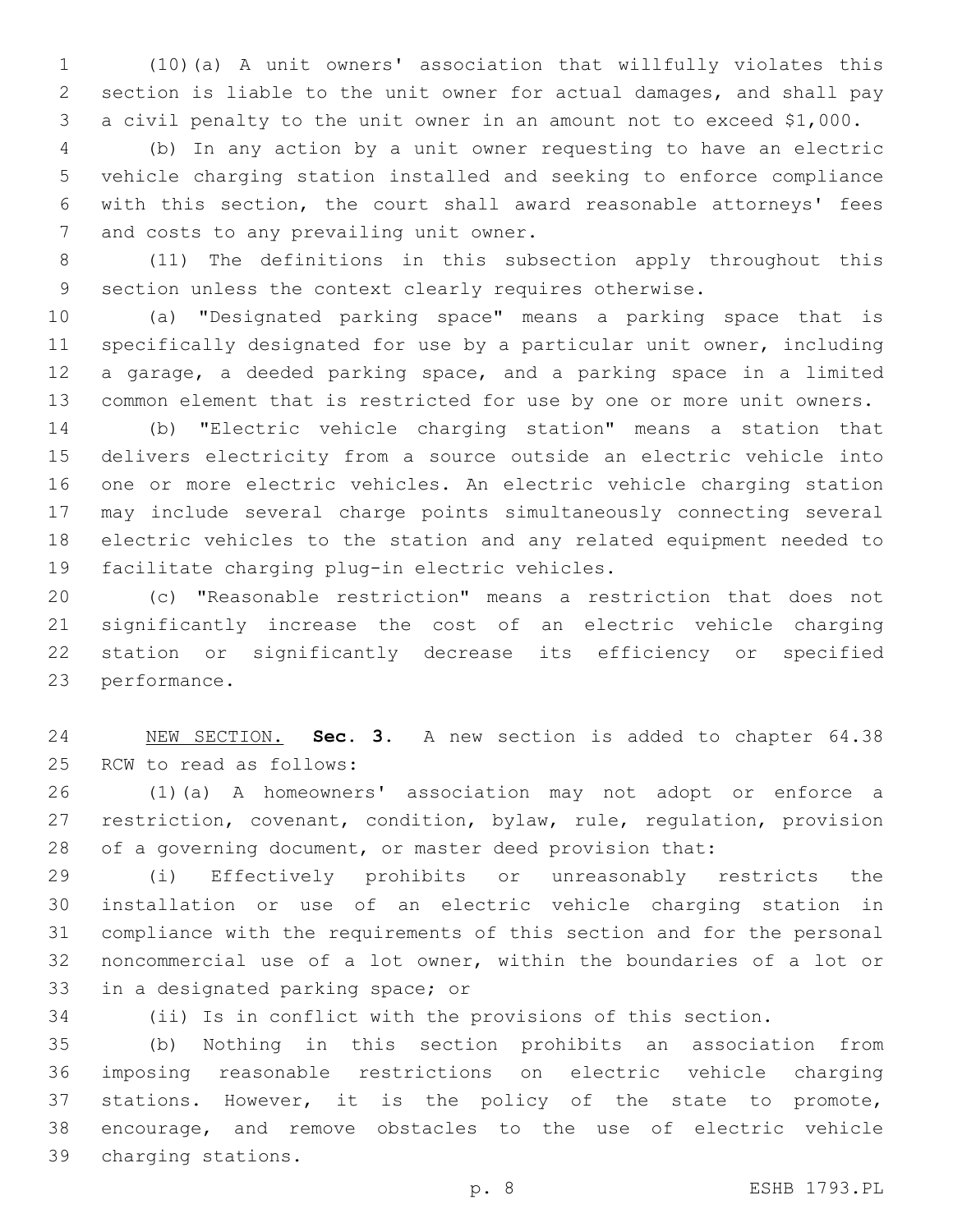(2) A homeowners' association may require a lot owner to submit an application for approval for the installation of an electric vehicle charging station before installing the charging station.

 (3)(a) If approval is required for the installation or use of an electric vehicle charging station, the application for approval must be processed and approved in the same manner as an application for 7 approval of an architectural modification.

 (b) The approval or denial of an application must be in writing 9 and must not be willfully avoided or delayed.

 (c) If an application is not denied in writing within 60 days from the date of receipt of the application, the application is deemed approved, unless that delay is the result of a reasonable 13 request for additional information.

 (d) A homeowners' association may not assess or charge a lot owner a fee for the placement of an electric vehicle charging station. An association may charge a reasonable fee for processing the application to approve the installation of an electric vehicle charging station, but only if such a fee exists for all applications 19 for approval of architectural modifications.

 (4) If approval is required for the installation or use of an electric vehicle charging station, a homeowners' association must approve the installation within the boundaries of a lot or in a designated parking space if the installation is reasonably possible 24 and the lot owner agrees in writing to:

 (a) Comply with the association's reasonable architectural standards applicable to the installation of the electric vehicle 27 charging station;

 (b) Engage an electrical contractor familiar with the standards for the installation of electric vehicle infrastructure to assess the existing infrastructure necessary to support the proposed electric vehicle charging station, identify additional infrastructure needs, and install the electric vehicle charging station;

 (c) Register the electric vehicle charging station with the 34 association within 30 days after installation;

 (d) Pay for the electricity usage associated with the electric vehicle charging station and the required means to facilitate payment 37 for the electricity; and

(e) Comply with the requirements of this section.

 (5)(a) A lot owner must obtain any permit or approval for an electric vehicle charging station as required by the local government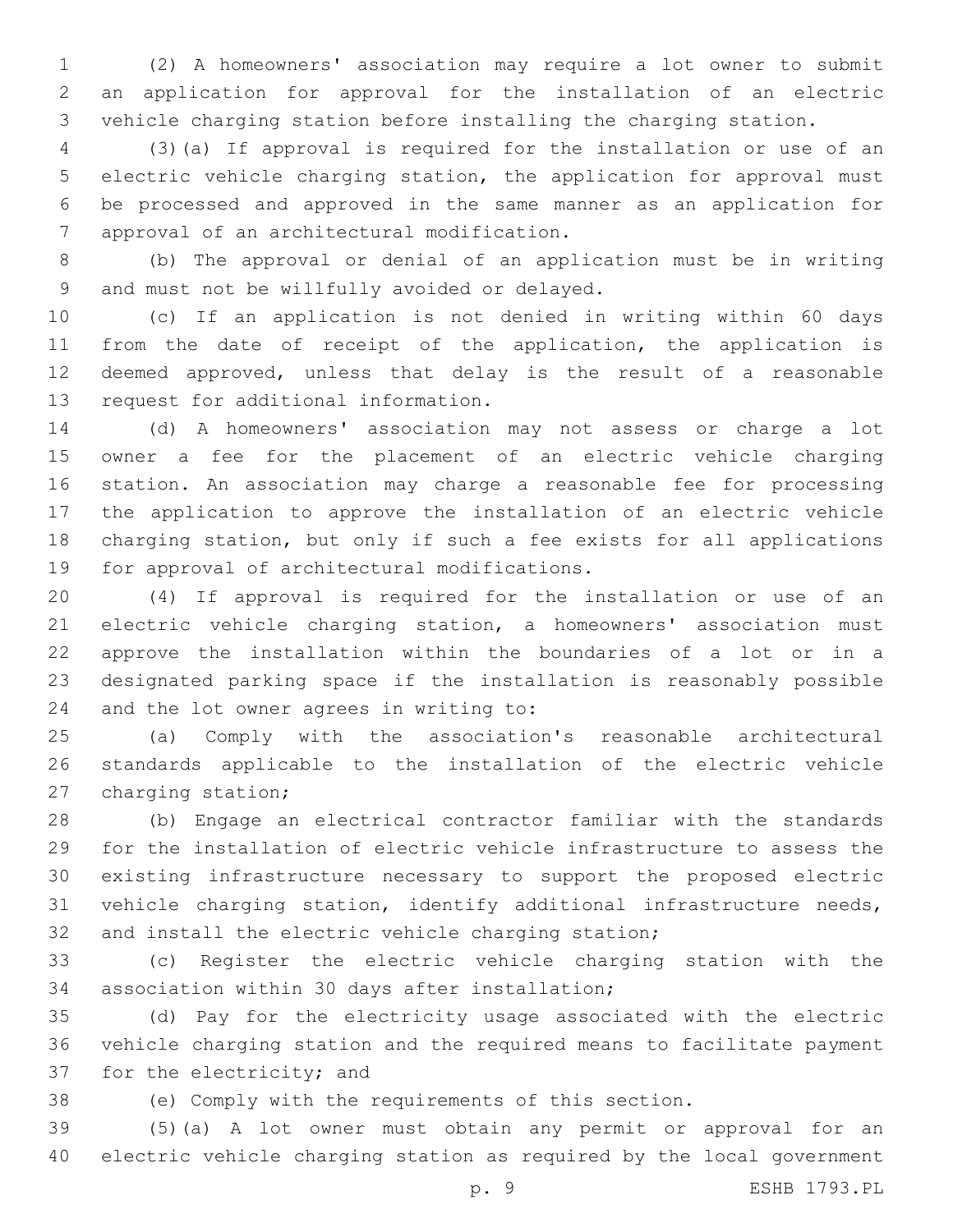in which the common interest community is located and comply with all 2 relevant building codes and safety standards.

 (b) An electric vehicle charging station must meet all applicable health and safety standards and requirements imposed by national, state, or local authorities, and all other applicable zoning, land use or other ordinances, building codes, or land use permits.

 (6)(a) Unless otherwise agreed to by written contract with the homeowners' association, a lot owner is responsible for the costs of 9 installing an electric vehicle charging station.

 (b) Electric vehicle charging station equipment that is installed at the lot owner's cost and is removable without damage to the property owned by others may be removed at the lot owner's cost. Nothing in this subsection requires the association to purchase the 14 electric vehicle charging station.

 (7) A lot owner must disclose to any prospective buyers of the 16 lot:

 (a) The existence of an electric vehicle charging station and the related responsibilities of the owner under this section; and

 (b) Whether the electric vehicle charging station is removable and whether the owner intends to remove the charging station.

 (8) The owner and each successive owner of an electric vehicle 22 charging station is responsible for:

 (a) Costs for the maintenance, repair, and replacement of the electric vehicle charging station up until the station is removed;

 (b) Costs for damage to the electric vehicle charging station, any lot, common area, or limited common area resulting from the installation, use, maintenance, repair, removal, or replacement of 28 the electric vehicle charging station;

 (c) The cost of electricity associated with the electric vehicle 30 charging station;

 (d) If the owner decides to remove the electric vehicle charging station, costs for the removal and the restoration of the common area 33 or limited common area after the removal; and

 (e) Removing the electric vehicle charging station if reasonably 35 necessary for the repair, maintenance, or replacement of the common 36 area or limited common area.

 (9) A homeowners' association may install an electric vehicle charging station in the common area for the use of all lot owners and, in that case, the association must develop appropriate terms of 40 use for the charging station.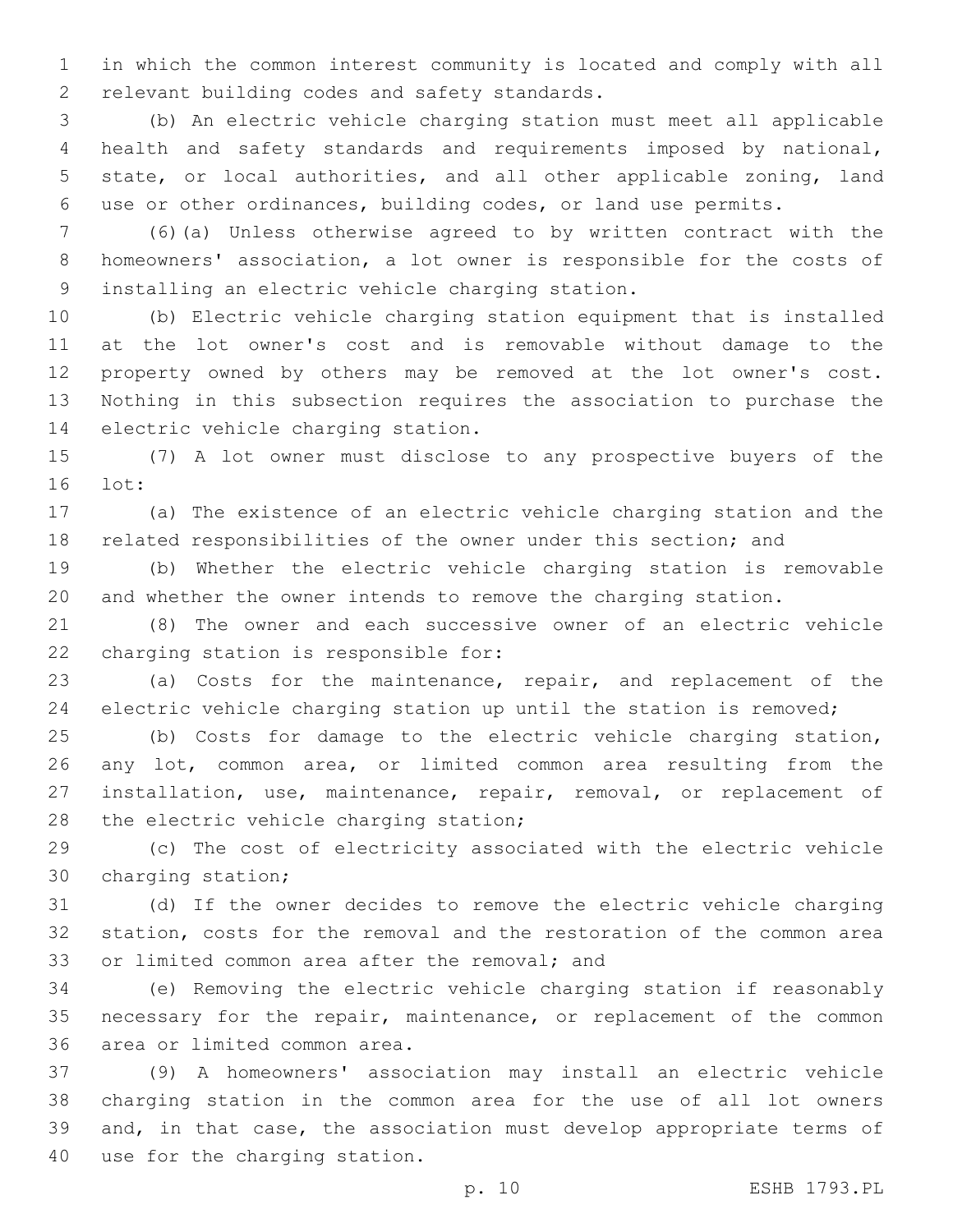(10)(a) A homeowners' association that willfully violates this section is liable to the lot owner for actual damages, and shall pay a civil penalty to the lot owner in an amount not to exceed \$1,000.

 (b) In any action by a lot owner requesting to have an electric vehicle charging station installed and seeking to enforce compliance with this section, the court shall award reasonable attorneys' fees 7 and costs to any prevailing lot owner.

 (11) The definitions in this subsection apply throughout this section unless the context clearly requires otherwise.

 (a) "Designated parking space" means a parking space that is specifically designated for use by a particular lot owner, including a garage, a deeded parking space, and a parking space in a limited common area that is restricted for use by one or more lot owners.

 (b) "Electric vehicle charging station" means a station that delivers electricity from a source outside an electric vehicle into one or more electric vehicles. An electric vehicle charging station may include several charge points simultaneously connecting several electric vehicles to the station and any related equipment needed to 19 facilitate charging plug-in electric vehicles.

 (c) "Reasonable restriction" means a restriction that does not significantly increase the cost of an electric vehicle charging station or significantly decrease its efficiency or specified 23 performance.

 NEW SECTION. **Sec. 4.** A new section is added to chapter 64.90 25 RCW to read as follows:

 (1)(a) A unit owners association may not adopt or enforce a restriction, covenant, condition, bylaw, rule, regulation, provision of a governing document, or master deed provision that:

 (i) Effectively prohibits or unreasonably restricts the installation or use of an electric vehicle charging station in compliance with the requirements of this section and for the personal noncommercial use of a unit owner, within the boundaries of a unit or 33 in a designated parking space; or

(ii) Is in conflict with the provisions of this section.

 (b) Nothing in this section prohibits an association from imposing reasonable restrictions on electric vehicle charging stations. However, it is the policy of the state to promote, encourage, and remove obstacles to the use of electric vehicle charging stations.39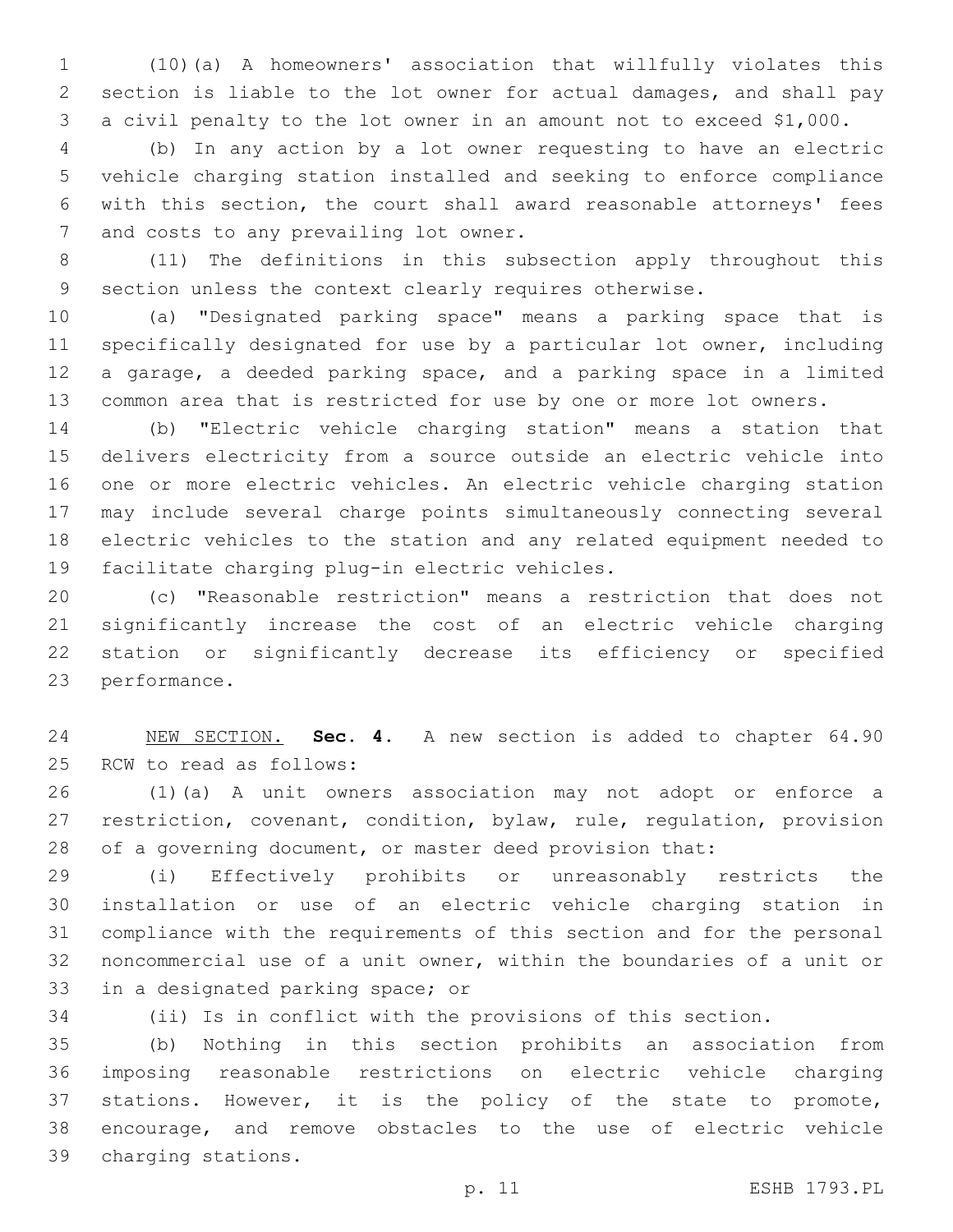(2) A unit owners association may require a unit owner to submit an application for approval for the installation of an electric vehicle charging station before installing the charging station.

 (3)(a) If approval is required for the installation or use of an electric vehicle charging station, the application for approval must be processed and approved in the same manner as an application for 7 approval of an architectural modification.

 (b) The approval or denial of an application must be in writing 9 and must not be willfully avoided or delayed.

 (c) If an application is not denied in writing within 60 days from the date of receipt of the application, the application is deemed approved, unless that delay is the result of a reasonable 13 request for additional information.

 (d) An association may not assess or charge a unit owner a fee for the placement of an electric vehicle charging station. An association may charge a reasonable fee for processing the application to approve the installation of an electric vehicle charging station, but only if such a fee exists for all applications 19 for approval of architectural modifications.

 (4) If approval is required for the installation or use of an electric vehicle charging station, a unit owners association must approve the installation within the boundaries of a unit or in a designated parking space if the installation is reasonably possible 24 and the unit owner agrees in writing to:

 (a) Comply with the association's reasonable architectural standards applicable to the installation of the electric vehicle 27 charging station;

 (b) Engage an electrical contractor familiar with the standards for the installation of electric vehicle infrastructure to assess the existing infrastructure necessary to support the proposed electric vehicle charging station, identify additional infrastructure needs, and install the electric vehicle charging station;

 (c)(i) Provide, within the time specified in (c)(ii) of this subsection, a certificate of insurance naming the association as an additional insured on the unit owner's insurance policy for any claim related to the installation, maintenance, or use of the electric vehicle charging station in a common interest community other than an association of single-family homes, site condominiums, or a planned use development where the units are not immediately adjacent;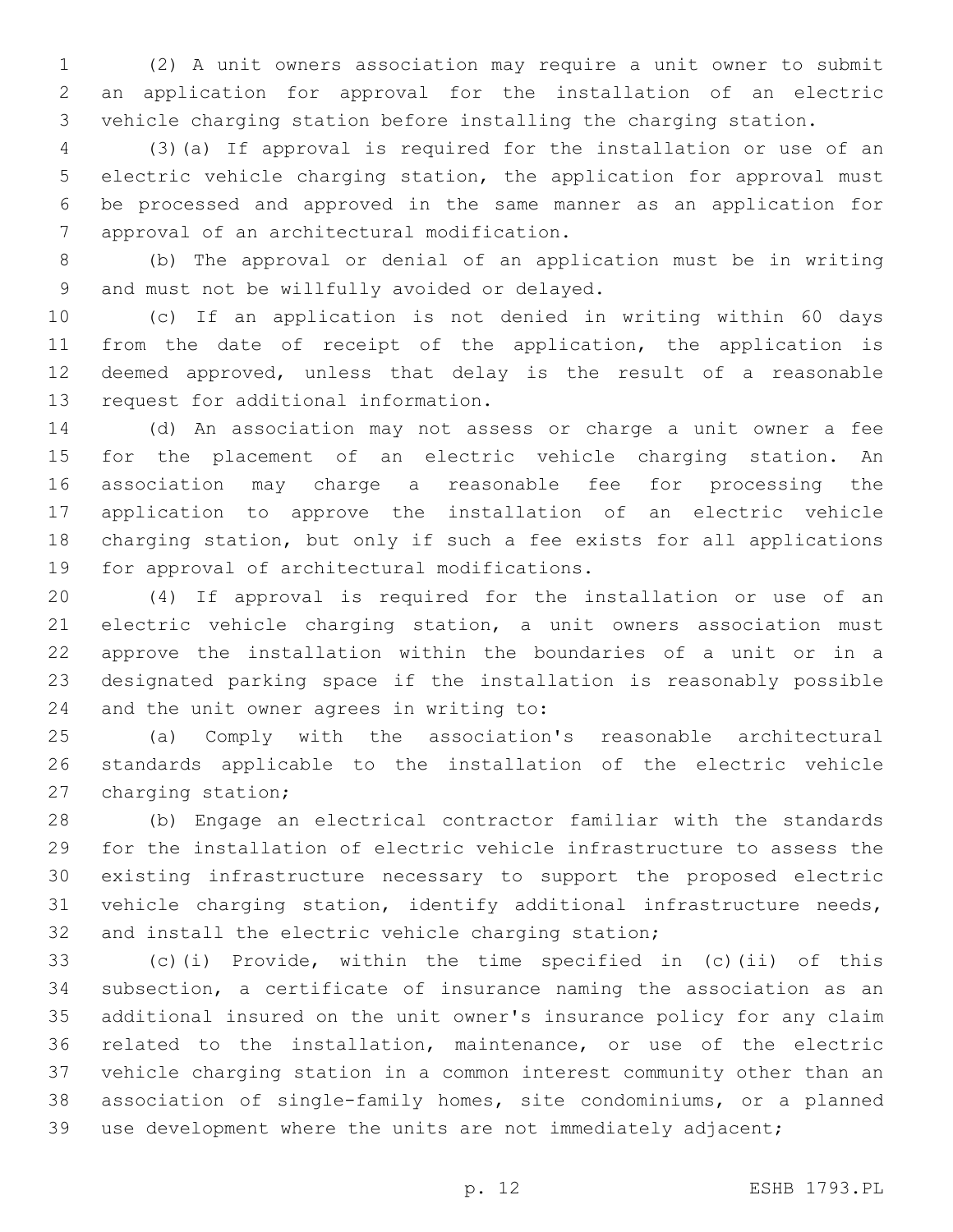(ii) A certificate of insurance required under (c)(i) of this subsection must be provided within 14 days after the association approves the installation of the electric vehicle charging station. Reimbursement for an increased insurance premium amount under (c)(i) of this subsection must be provided within 14 days after the unit owner receives the association's invoice for the amount attributable 7 to the charging station;

 (d) Register the electric vehicle charging station with the 9 association within 30 days after installation;

 (e) Pay for the electricity usage associated with the electric vehicle charging station and the required means to facilitate payment 12 for the electricity; and

(f) Comply with the requirements of this section.

 (5)(a) A unit owner must obtain any permit or approval for an electric vehicle charging station as required by the local government in which the common interest community is located and comply with all 17 relevant building codes and safety standards.

 (b) An electric vehicle charging station must meet all applicable health and safety standards and requirements imposed by national, state, or local authorities, and all other applicable zoning, land use or other ordinances, building codes, or land use permits.

 (6)(a) Unless otherwise agreed to by written contract with the unit owners association, a unit owner is responsible for the costs of 24 installing an electric vehicle charging station.

 (b) Electric vehicle charging station equipment that is installed at the unit owner's cost and is removable without damage to the property owned by others may be removed at the unit owner's cost. Nothing in this subsection requires the association to purchase the 29 electric vehicle charging station.

 (7) A unit owner must disclose to any prospective buyers of the 31 unit:

 (a) The existence of an electric vehicle charging station and the related responsibilities of the owner under this section; and

 (b) Whether the electric vehicle charging station is removable and whether the owner intends to remove the charging station.

 (8) The owner and each successive owner of an electric vehicle 37 charging station is responsible for:

 (a) Costs for the maintenance, repair, and replacement of the electric vehicle charging station up until the station is removed;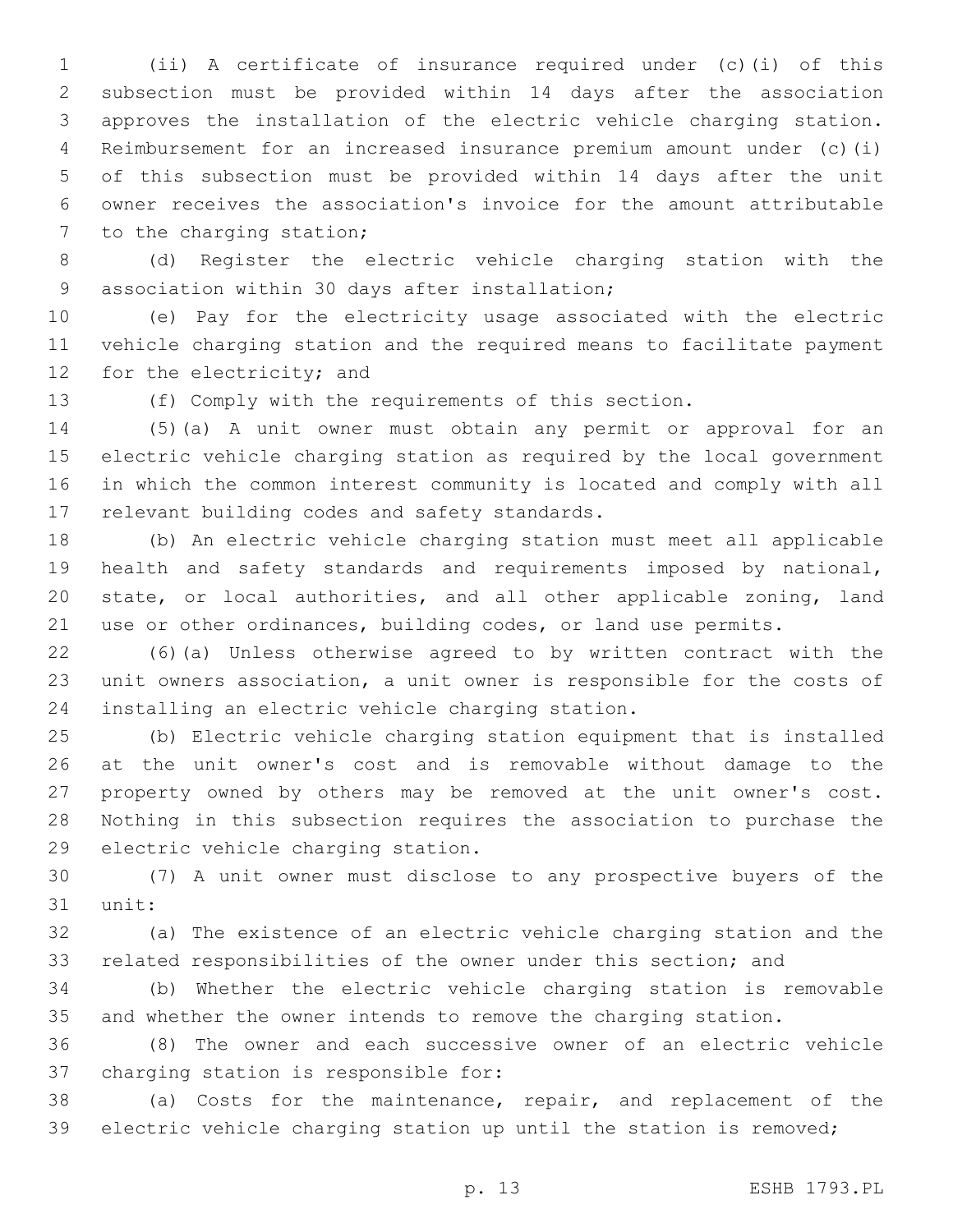(b) Costs for damage to the electric vehicle charging station, any unit, common element, or limited common element resulting from the installation, use, maintenance, repair, removal, or replacement 4 of the electric vehicle charging station;

 (c) The cost of electricity associated with the electric vehicle 6 charging station;

 (d) Obtaining and maintaining an insurance policy that meets the 8 requirements in subsection (4)(c) of this section;

 (e) If the owner decides to remove the electric vehicle charging station, costs for the removal and the restoration of the common element or limited common element after the removal; and

 (f) Removing the electric vehicle charging station if reasonably necessary for the repair, maintenance, or replacement of the common 14 element or limited common element.

 (9) A unit owners association may install an electric vehicle charging station in the common elements for the use of all unit owners and, in that case, the association must develop appropriate 18 terms of use for the charging station.

 (10)(a) A unit owners association that willfully violates this section is liable to the unit owner for actual damages, and shall pay a civil penalty to the unit owner in an amount not to exceed \$1,000.

 (b) In any action by a unit owner requesting to have an electric vehicle charging station installed and seeking to enforce compliance with this section, the court shall award reasonable attorneys' fees 25 and costs to any prevailing unit owner.

 (11) The definitions in this subsection apply throughout this section unless the context clearly requires otherwise.

 (a) "Designated parking space" means a parking space that is specifically designated for use by a particular unit owner, including a garage, a deeded parking space, and a parking space in a limited common element that is restricted for use by one or more unit owners.

 (b) "Electric vehicle charging station" means a station that delivers electricity from a source outside an electric vehicle into one or more electric vehicles. An electric vehicle charging station may include several charge points simultaneously connecting several electric vehicles to the station and any related equipment needed to 37 facilitate charging plug-in electric vehicles.

 (c) "Reasonable restriction" means a restriction that does not significantly increase the cost of an electric vehicle charging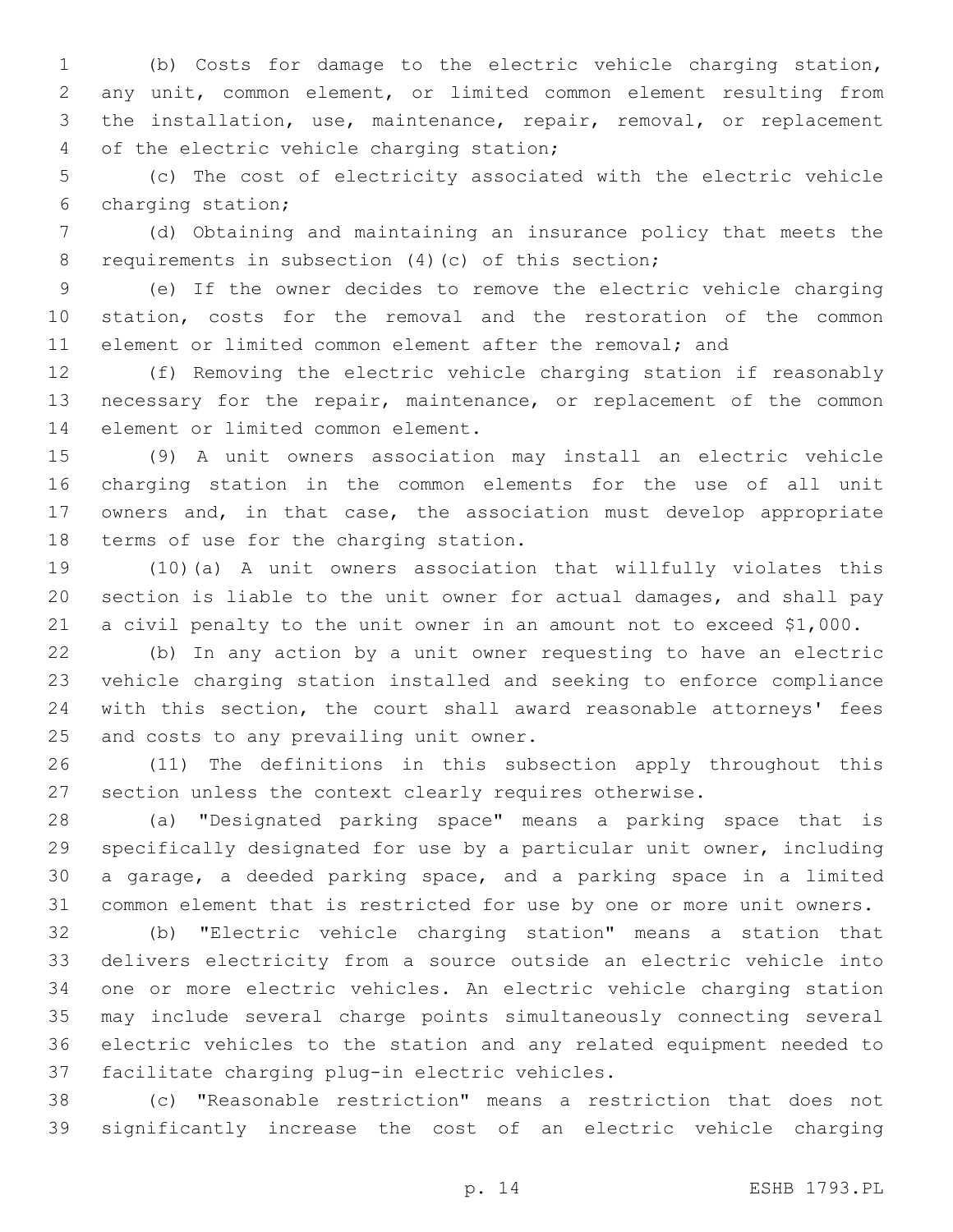1 station or significantly decrease its efficiency or specified 2 performance.

3 **Sec. 5.** RCW 64.34.425 and 2011 c 48 s 1 are each amended to read 4 as follows:

 (1) Except in the case of a sale where delivery of a public offering statement is required, or unless exempt under RCW 64.34.400(2), a unit owner shall furnish to a purchaser before execution of any contract for sale of a unit, or otherwise before conveyance, a resale certificate, signed by an officer or authorized agent of the association and based on the books and records of the association and the actual knowledge of the person signing the 12 certificate, containing:

13 (a) A statement disclosing any right of first refusal or other 14 restraint on the free alienability of the unit contained in the 15 declaration;

 (b) A statement setting forth the amount of the monthly common expense assessment and any unpaid common expense or special assessment currently due and payable from the selling unit owner and a statement of any special assessments that have been levied against 20 the unit which have not been paid even though not yet due;

21 (c) A statement, which shall be current to within  $((forty-five))$ 22 45 days, of any common expenses or special assessments against any 23 unit in the condominium that are past due over  $((\text{thirty}))$  30 days;

24 (d) A statement, which shall be current to within ((forty-five)) 25 45 days, of any obligation of the association which is past due over 26  $((\overline{\text{thirty}}))$  30 days;

27 (e) A statement of any other fees payable by unit owners;

28 (f) A statement of any anticipated repair or replacement cost in 29 excess of five percent of the annual budget of the association that 30 has been approved by the board of directors;

31 (g) A statement of the amount of any reserves for repair or 32 replacement and of any portions of those reserves currently 33 designated by the association for any specified projects;

34 (h) The annual financial statement of the association, including 35 the audit report if it has been prepared, for the year immediately 36 preceding the current year;

37 (i) A balance sheet and a revenue and expense statement of the 38 association prepared on an accrual basis, which shall be current to 39 within ((one hundred twenty)) 120 days;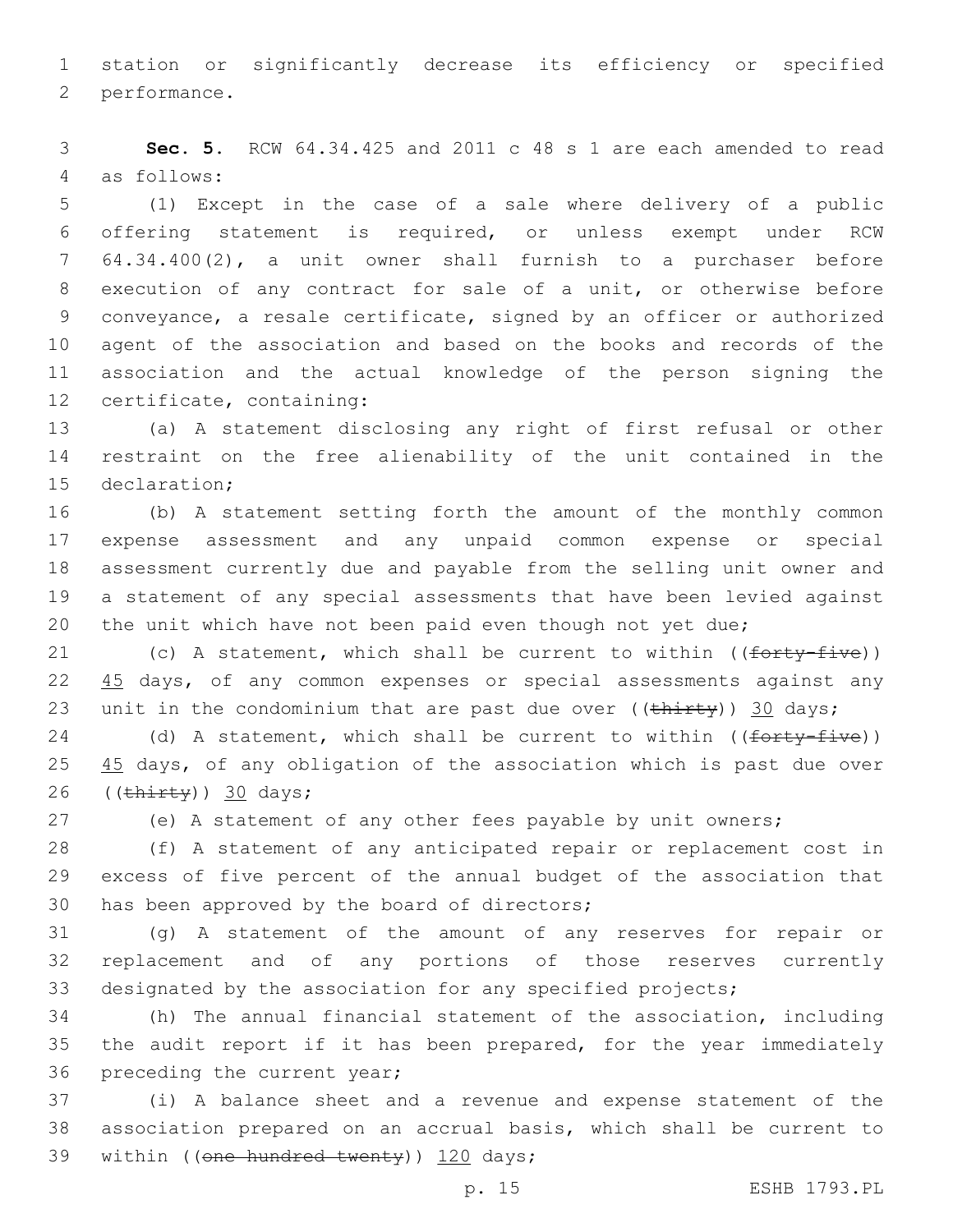(j) The current operating budget of the association;

 (k) A statement of any unsatisfied judgments against the association and the status of any pending suits or legal proceedings in which the association is a plaintiff or defendant;

 (l) A statement describing any insurance coverage provided for 6 the benefit of unit owners;

 (m) A statement as to whether there are any alterations or improvements to the unit or to the limited common elements assigned 9 thereto that violate any provision of the declaration;

 (n) A statement of the number of units, if any, still owned by the declarant, whether the declarant has transferred control of the 12 association to the unit owners, and the date of such transfer;

 (o) A statement as to whether there are any violations of the health or building codes with respect to the unit, the limited common elements assigned thereto, or any other portion of the condominium;

 (p) A statement of the remaining term of any leasehold estate affecting the condominium and the provisions governing any extension 18 or renewal thereof;

 (q) A copy of the declaration, the bylaws, the rules or regulations of the association, the association's current reserve 21 study, if any, and any other information reasonably requested by mortgagees of prospective purchasers of units. Information requested generally by the federal national mortgage association, the federal home loan bank board, the government national mortgage association, the veterans administration and the department of housing and urban development shall be deemed reasonable, provided such information is 27 reasonably available to the association;

 (r) A statement, as required by RCW 64.35.210, as to whether the units or common elements of the condominium are covered by a qualified warranty, and a history of claims under any such warranty; ((and))

 (s) A statement describing any requirements related to electric vehicle charging stations located in the unit or the limited common elements assigned to the unit, including application status, 35 insurance information, maintenance responsibilities, and any associated costs; and

37 (t) If the association does not have a reserve study that has been prepared in accordance with RCW 64.34.380 and 64.34.382 or its 39 governing documents, the following disclosure: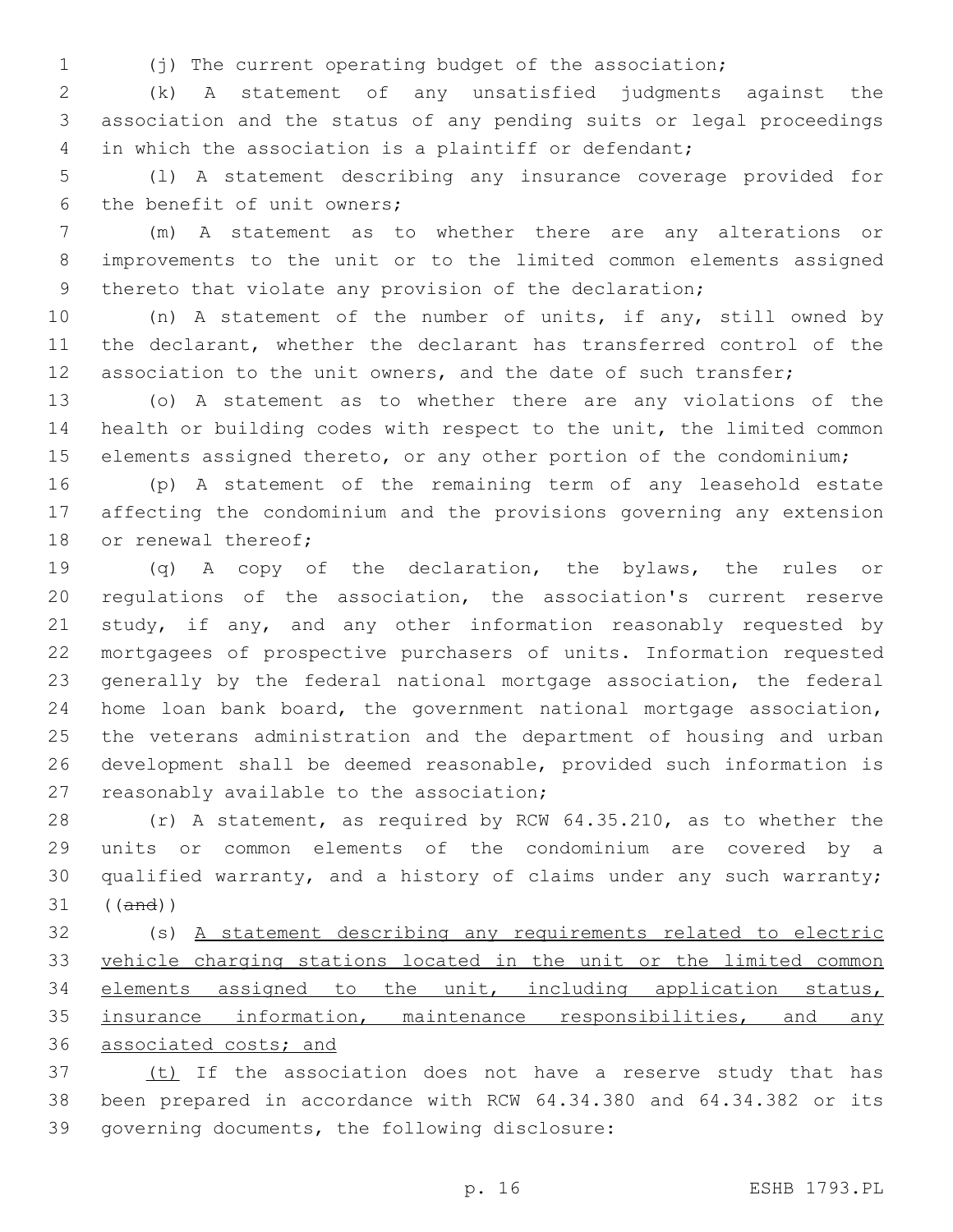"This association does not have a current reserve study. The lack of a current reserve study poses certain risks to you, the purchaser. Insufficient reserves may, under some circumstances, require you to pay on demand as a special assessment your share of common expenses for the cost of major maintenance, repair, or replacement of a common element."7

8 (2) The association, within (( $t$ en))  $10$  days after a request by a unit owner, and subject to payment of any fee imposed pursuant to RCW 64.34.304(1)(l), shall furnish a resale certificate signed by an officer or authorized agent of the association and containing the information necessary to enable the unit owner to comply with this 13 section. For the purposes of this chapter, a reasonable charge for 14 the preparation of a resale certificate may not exceed ((two hundred 15 seventy-five dollars)) \$275. The association may charge a unit owner a nominal fee for updating a resale certificate within six months of the unit owner's request. The unit owner shall also sign the certificate but the unit owner is not liable to the purchaser for any erroneous information provided by the association and included in the certificate unless and to the extent the unit owner had actual 21 knowledge thereof.

 (3) A purchaser is not liable for any unpaid assessment or fee against the unit as of the date of the certificate greater than the amount set forth in the certificate prepared by the association unless and to the extent such purchaser had actual knowledge thereof. A unit owner is not liable to a purchaser for the failure or delay of the association to provide the certificate in a timely manner, but the purchaser's contract is voidable by the purchaser until the certificate has been provided and for five days thereafter or until 30 conveyance, whichever occurs first.

 **Sec. 6.** RCW 64.90.640 and 2018 c 277 s 409 are each amended to 32 read as follows:

 (1) Except in the case of a sale when delivery of a public offering statement is required, or unless exempt under RCW 64.90.600(2), a unit owner must furnish to a purchaser before execution of any contract for sale of a unit, or otherwise before conveyance, a resale certificate, signed by an officer or authorized agent of the association and based on the books and records of the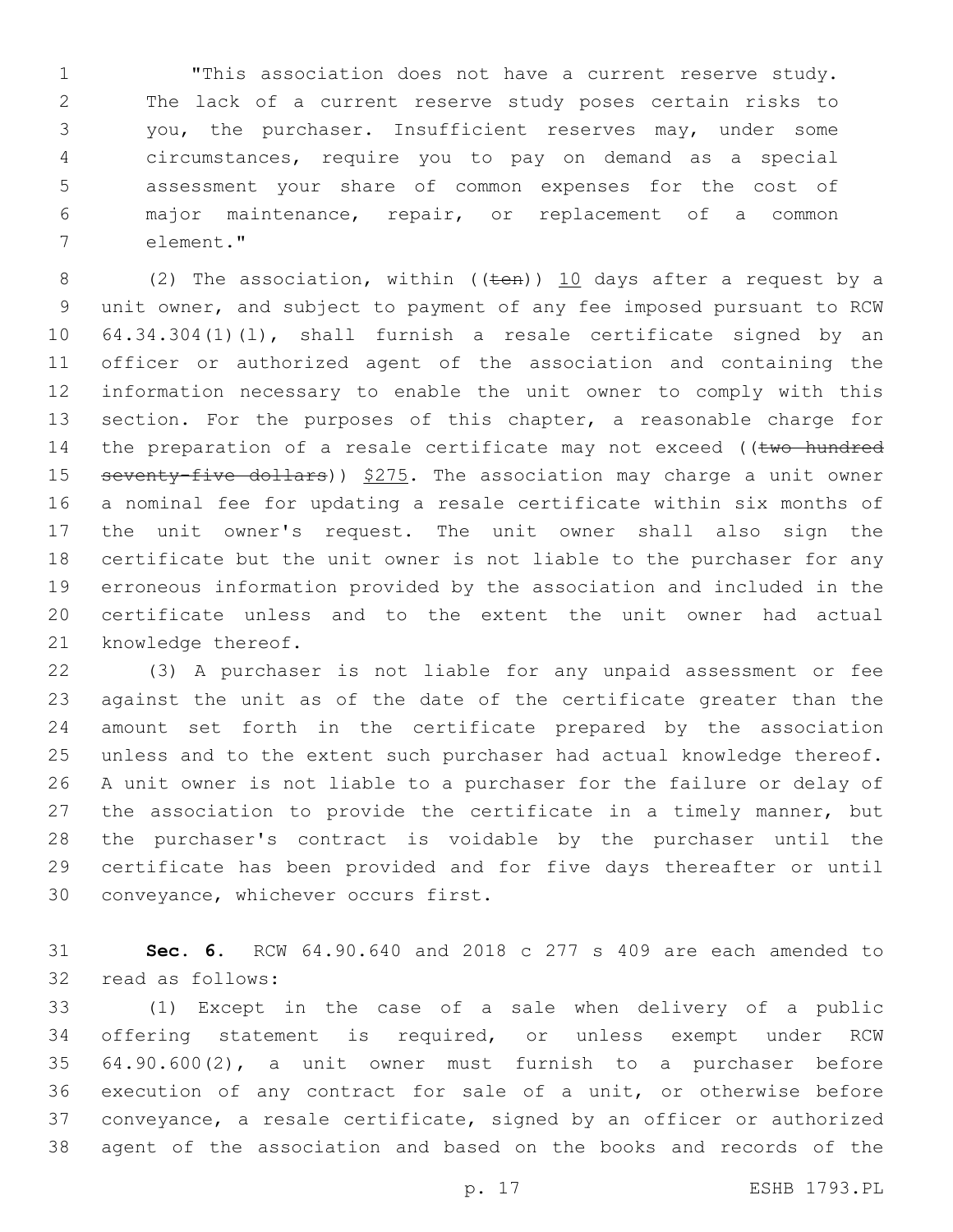1 association and the actual knowledge of the person signing the 2 certificate, containing:

3 (a) A statement disclosing any right of first refusal or other 4 restraint on the free alienability of the unit contained in the 5 declaration;

 (b) With respect to the selling unit owner's unit, a statement 7 setting forth the amount of any assessment currently due, any delinquent assessments, and a statement of any special assessments that have been levied and have not been paid even though not yet due;

10 (c) A statement, which must be current to within ((forty-five)) 11 45 days, of any assessments against any unit in the condominium that 12 are past due over  $((\text{thirty}))$  30 days;

13 (d) A statement, which must be current to within ((forty-five)) 14 45 days, of any monetary obligation of the association that is past 15 due over  $((\text{thirty})$ ) 30 days;

16 (e) A statement of any other fees payable to the association by 17 unit owners;

 (f) A statement of any expenditure or anticipated repair or replacement cost reasonably anticipated to be in excess of five percent of the board-approved annual budget of the association, regardless of whether the unit owners are entitled to approve such 22 cost;

23 (g) A statement whether the association does or does not have a 24 reserve study prepared in accordance with RCW 64.90.545 and 64.90.550;25

26 (h) The annual financial statement of the association, including 27 the audit report if it has been prepared, for the year immediately 28 preceding the current year;

29 (i) The most recent balance sheet and revenue and expense 30 statement, if any, of the association;

31 (j) The current operating budget of the association;

32 (k) A statement of any unsatisfied judgments against the 33 association and the status of any legal actions in which the 34 association is a party or a claimant as defined in RCW 64.50.010;

35 (l) A statement describing any insurance coverage carried by the 36 association and contact information for the association's insurance 37 broker or agent;

38 (m) A statement as to whether the board has given or received 39 notice in a record that any existing uses, occupancies, alterations, 40 or improvements in or to the seller's unit or to the limited common

p. 18 ESHB 1793.PL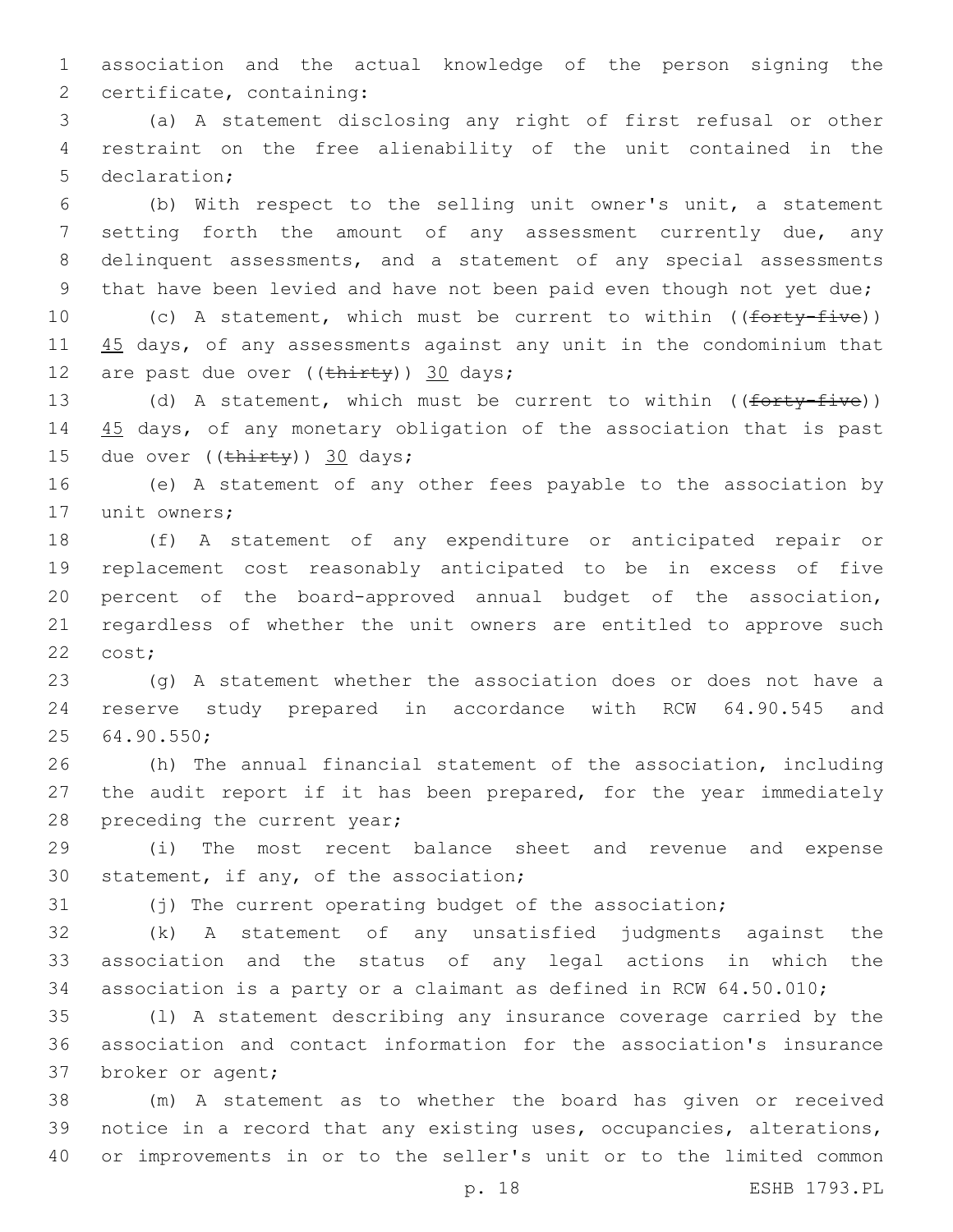elements allocated to the unit violate any provision of the governing 2 documents;

 (n) A statement of the number of units, if any, still owned by the declarant, whether the declarant has transferred control of the association to the unit owners, and the date of such transfer;

 (o) A statement as to whether the board has received notice in a record from a governmental agency of any violation of environmental, health, or building codes with respect to the seller's unit, the limited common elements allocated to that unit, or any other portion 10 of the common interest community that has not been cured;

 (p) A statement of the remaining term of any leasehold estate affecting the common interest community and the provisions governing 13 any extension or renewal of the leasehold estate;

 (q) A statement of any restrictions in the declaration affecting 15 the amount that may be received by a unit owner upon sale;

 (r) In a cooperative, an accountant's statement, if any was prepared, as to the deductibility for federal income tax purposes by the unit owner of real estate taxes and interest paid by the 19 association:

 (s) A statement describing any pending sale or encumbrance of 21 common elements;

 (t) A statement disclosing the effect on the unit to be conveyed of any restrictions on the owner's right to use or occupy the unit or 24 to lease the unit to another person;

 (u) A copy of the declaration, the organizational documents, the rules or regulations of the association, the minutes of board meetings and association meetings, except for any information exempt 28 from disclosure under RCW  $64.90.495(3)$ , for the last (( $tweIve$ )) 12 months, a summary of the current reserve study for the association, and any other information reasonably requested by mortgagees of prospective purchasers of units. Information requested generally by the federal national mortgage association, the federal home loan bank board, the government national mortgage association, the veterans administration, or the department of housing and urban development is deemed reasonable if the information is reasonably available to the 36 association;

 (v) A statement whether the units or common elements of the common interest community are covered by a qualified warranty under chapter 64.35 RCW and, if so, a history of claims known to the 40 association as having been made under any such warranty;